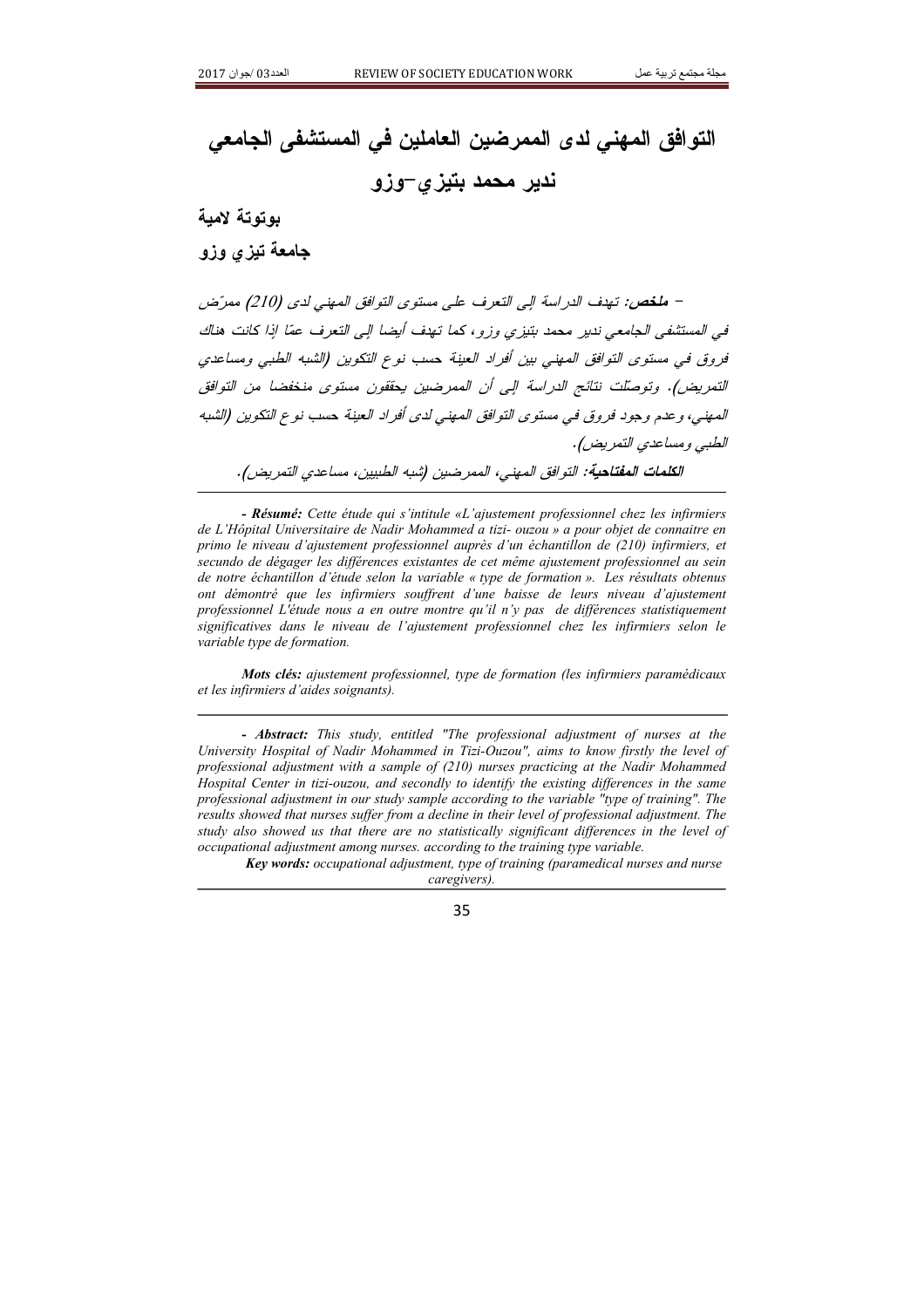- **مقدمة:** يقضبي الإنسان معظم حياته وهو بزلول عملا معينا كوسيلة لإشباع حاجاته سواء البيولوجية المتمثلة في الأكل المشرب والمسكن أو النفسية المتمثلة في تقدير وتحقيق الذات أو الاجتماعية من خلال تكوين صداقات وعلاقات في محيط العمل، وتتجه كل هذه المحاولات من الفرد إلى تحقيق ما يسمى بالتو افق، فسلوك الإنسان في مجالات الحياة المختلفة التي اهتم بها علم النفس يمكن النظر إليها من زاويتين التوافق أو سوء التوافق. ممّا يترتب عنه استمرارية السلوك أو إعاقته. كما يمكن أن تصادفه مواقف تثير سلوكه وتتطلب منه إشباعا وفقا للظروف البيئية والاجتماعية التبي يعيش فيها ولتحقيق ذلك يعمل الفرد جاهدا منذ بداية حياته حتى نهايتها مركز ا على عامل اختيار الأشياء المناسبة لنفسه، لأنه كلَّ متكامل، فتو افقه في مجال ما مر تبط بنو افقه في المجالات الأخر ي و من هنا تكمن أهمية در اسة النَّو افق المهنى لدى العمال، لذا جاءت هذه الدر اسة لاستقصاء واقع النَّو افق المهنى لدى الممرضين الجزائريين، بالتحديد في المستشفى الجامعي ندير محمد بو لاية نيزي وزو.

– الاشكالية: بملك الإنسان حاجات كثير ة، حيث بقضي معظم وقته وطاقته محاولا إشباعها، ففي اليوم يجوع عدّة مرات وهذه علامة ندلٍّ على أنّ أنسجته تتقصها التغذية التى تحتاجها للحفاظ على وظائفها، واستجابة لجوعه فإنه يتناول الطعام وعندئذ بحافظ على النوازن بين مطالبه البدنية والطاقة الناجمة عن الطعام والمتاحة لمقابلة هذه المطالب. فالحياة تتكوَّن من سلسلة من مثل هذه الحالات التي نتشأ فيها الحاجات ثم الإشباع ويعبّر هذا النموذج المألوف عن عملية النوافق التي عرّفها طه (1980) "بِأَنْها قدر ة الفر د علي النكيف نكيفا سليما و أن ينكيف مع بيئته الاجتماعية والمادية والمهنية". فإذن النوافق مع البيئة المهنية يدفعنا للحديث عن التوافق المهنى الذي يعتبر موضوع الدراسة. فحسب Ducheva (2005) يعتبر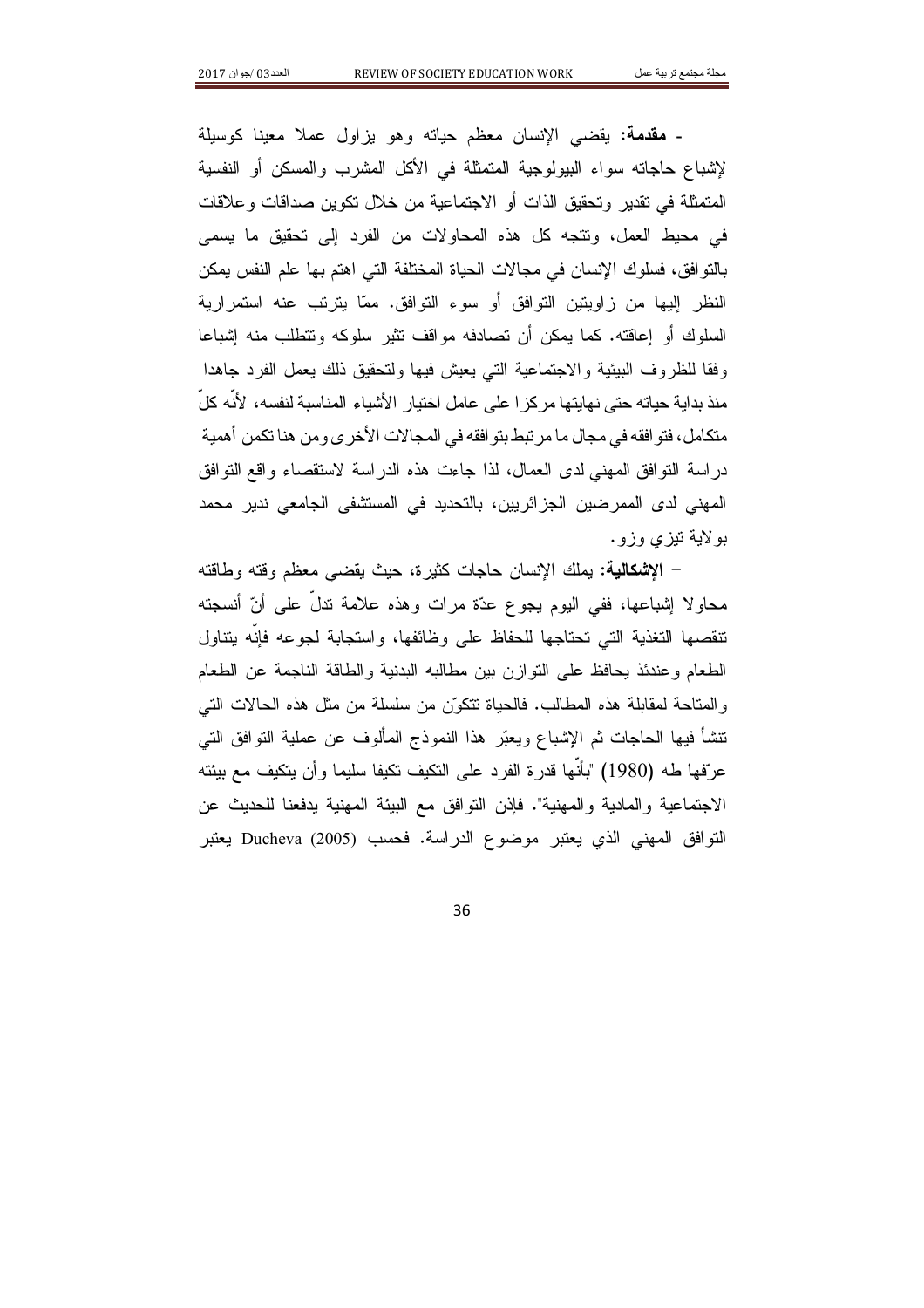التوافق المهنى عملية معقدة تبدأ عندما يلتحق الفرد بمهنة معينة وتستمر هذه العملية طول فتر ة العمل.

ومن بين الدراسات التي عالجت الموضوع محل الدراسة نجد دراسة الشافعي سنة 2002 حول النوافق المهنى للممرضين وعلاقته بسماتهم الشخصية على عينة تتكون من 289 ممرضا وممرضة حيث توصلت إلى أنّ مستوى التوافق المهني قد بلغ نسبة مئوية تقدر بـ (48.09%) وهي نسبة منخفضة.

أشارت در اسة لبر ار ة (2011) حول التو افق المهنى للسيكولوجي الإكلينيكي في المؤسسات العقابية الجزائرية وعلاقتها بمتغيرات السن، الخبرة، الجنس وذلك على عينة نتكون من (20) سيكولوجيا. وقد أسفرت نتائج الدراسة على أنّ السبكولوجيين يحققون مستويات متوسطة من التوافق المهنى. كما أشارت در اسة Reghuram & Mathias (2014) حول العلاقة بين القلق الاجتماعي والتوافق المهني لدى الممرضين وذلك على عينة تتكوَّن من (1000) ممرض مختار بطريقة قصدية. وقد بينت النتائج أنّ (27.4 % ) أي ما يعادل (274) ممرض يتمتع بقلق اجتماعي متوسط، بينما (76%) يتمتعون بتوافق مهنى ضعيف. وفي نفس الصدد، أشار ت در اسة Chang (1975) تحت عنو ان علاقة الاحتر اف بالتو افق المهنى التي أجريت على عينة نتكون من (296) ممرض وممرضة بالصين بهدف البحث عن مجموعة من المتغيرات المتمثلة في الثقة بالنفس والكفاءة المهنية وعلاقاتهم ومكانتهم وخبراتهم بالميدان الصحى ومدى ارتباطها بالتوافق المهنى. وقد بينت النتائج إلى أنّ الممرضين ليسوا محترفين بما فيه الكفاية، إلا أنّ مستوى تو افقهم المهنى كبير من حيث الكفاءة المهنية والثقة بالنفس وعدم وجود علاقة بين علاقاتهم في ميدان العمل ومستوى توافقهم المهنى.

في نفس السياق، أظهر عبد الله في دراسة سنة (2006) تحت عنوان النَّوافق المهنى لدى المرأة العاملة في المجال الطبي في مركز البطنان الطبي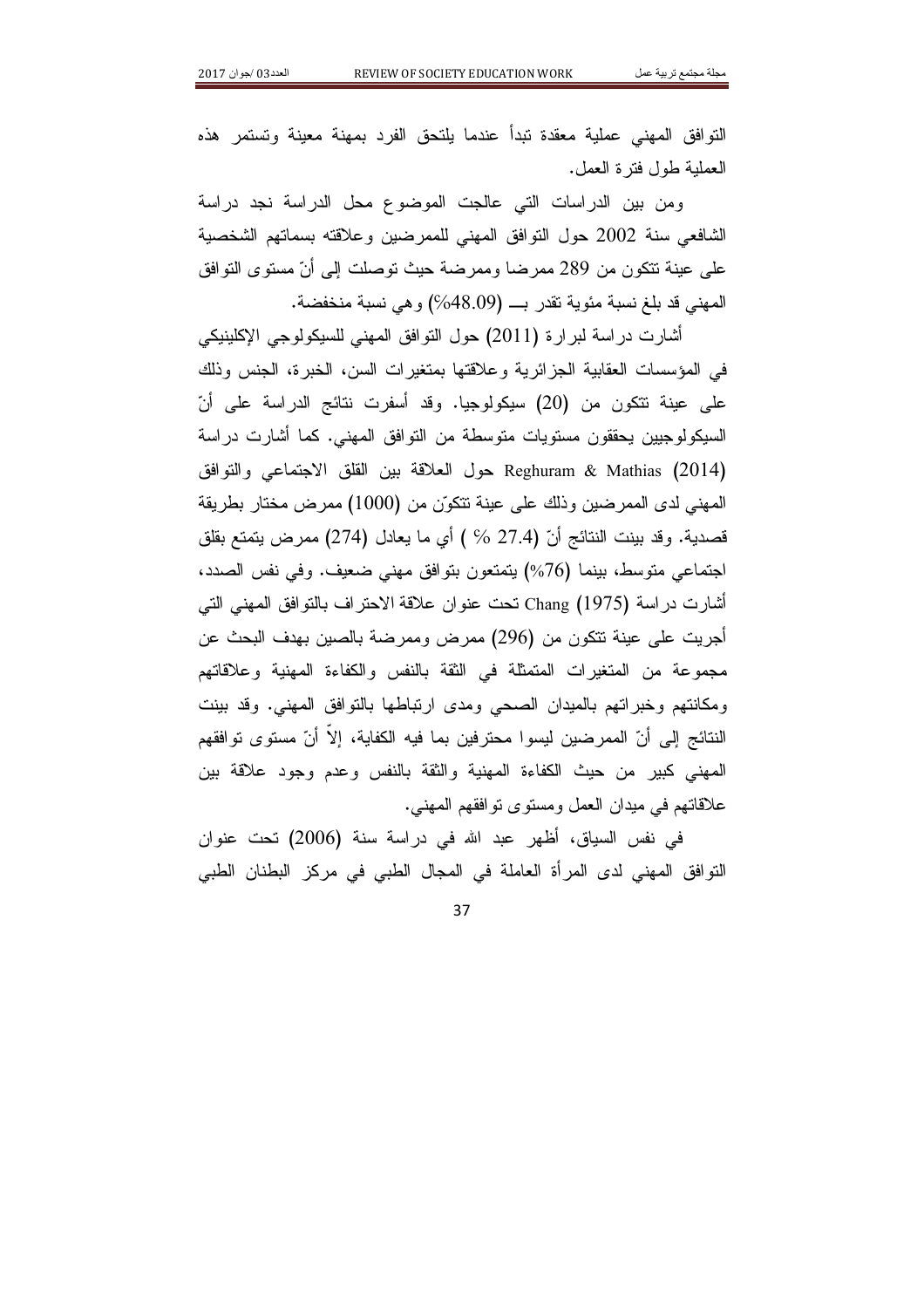بمدينة طبرق في ليبيا حيث اعتمد في دراسته على عينة من الممرضات، وقد دلت النتائج على أنّ مستوى التوافق المهنى متوسط عموما بمجموع درجاته البالغة  $(61.91)$ 

وفي نفس السياق، توصلت دراسة الشمري (2008) حول النوافق المهنى لموظفى التربية الأساسية بجامعة بابل ببغداد وذلك على عينة قدرت بـــ (50) موظف وموظفة إلى أنّ الموظفين يتمتعون بتوافق مهنى منخفض.

في ضوء كل هذه المعطيات، سيتم من خلال هذه الدراسة التعرف على مستوى التوافق المهنى لدى الممرضين العاملين بالمستشفى الجامعي ندير محمد بو لاية نيزي وزو، كذلك الكشف عن الفروق في مستوى النوافق المهنى لدى أفراد العينة حسب متغير نوع التكوين. وانطلاقا مما سبق يمكن تحديد الإشكالية في النساؤ لات التالية:

– هل يحقق الممرضون العاملون بالمستشفى الجامعي ندير محمد بولاية نيزى وزو نوافقا مهنيا؟

– هل هناك فر و ق ذات دلالة إحصائية في التو افق المهنى لدى الممر ضبن العاملين بالمستشفى الجامعي ندير محمد بولاية نيزي وزو حسب منغير نوع التكوين ؟

– فرضيات البحث:

– يحقق الممرضون العاملون بالمستشفــي الجامعي ندير محمد بولاية نيزي وزو نوافقا مهنيا بدرجة منخفضة.

– هناك فروق ذات دلالة الحصائية في النوافق المهني لدى الممرضين العاملين بالمستشفى الجامعي ندير محمد بولاية نيزي وزو حسب نوع النكوين (شبه طبي، مساعدي التمريض).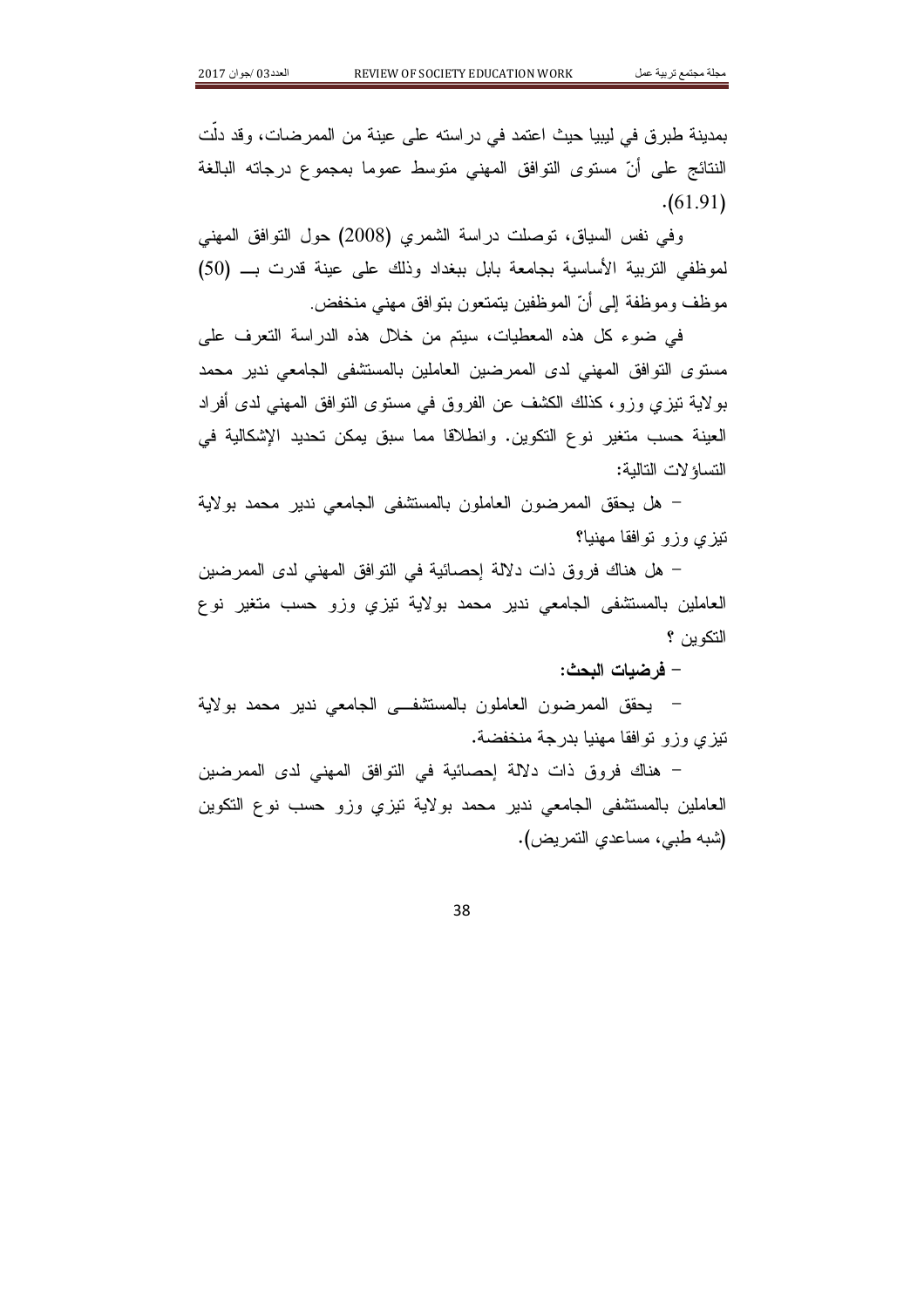– أهداف البحث: تكمن أهداف الدراسة في التعرف على مستوى التوافق المهنى لدى الممرضين العاملين بالمستشفى الجامعي ندير محمد بنيزى وزو مع تحديد الفروق في التوافق المهني لدى أفراد العينة حسب نوع التكوين (شبه طبي، مساعدي التمريض).

– ا**لتعريف** الإ**جرائي لمفهوم التوافق المهنى :** تم تبنى التعريف المقدّم من قبل الباحث ماهر عطوة الشافعي (2002) والذي يشير إلى أن النوافق المهنى هو الدرجة الكلية التي يحصل عليها الفرد العامل في مهنة النمريض ممرض وممرضة بالمستشفى الجامعي ندير محمد بولاية نيزي وزو من خلال إجابته على أبعاد مقياس النوافق المهنى وفق البدائل التالية: راض جدًا، راض راض نوعًا ما، غير راض غير راض على الإطلاق) وفق التدريج الخماسي لسلم ليكرت المنقط ً من  $(5)$  إلى (5).

– م**نهج الدراسة:** كون الدراسة استقصائية هدفها التقصبي عن ظاهرة التو افق المهنى لدى الممر ضبن العاملين بالمستشفى الجامعي ندير محمد بولاية تَيْزِي وزو، فقد تم الاعتماد على المنهج الوصفى الذي يصف الظاهرة محل الدر اسة حسب ما هي في الو اقع.

– ك**يفية اختيار عينة الدراسة:** يقدّر المجتمع الأصلي بـــ(1068) ممرض وممرضة أما عينة الدراسة فقدَّرت بـــ(210) ممرَّض وممرضة بالمستشفى الجامعي ندير محمد بولاية تيزي وزو. قد تم اختيار هم بطريقة عشوائية.

– أ**داة البحث:** تمّ الاعتماد في هذه الدر اسة على مقياس التوافق ال*م*هني لماهر عطوة الشافعي (2002) الذي ينكون من (83) بندا موز عة على سبعة أبعاد وهي: الرضا عن طبيعة وظروف العمل، الرضا عن الرانب والترقيات، الرضا عن العلاقة مع زملاء العمل الرضا عن العلاقة مع المسؤولين والإدارة، الرضا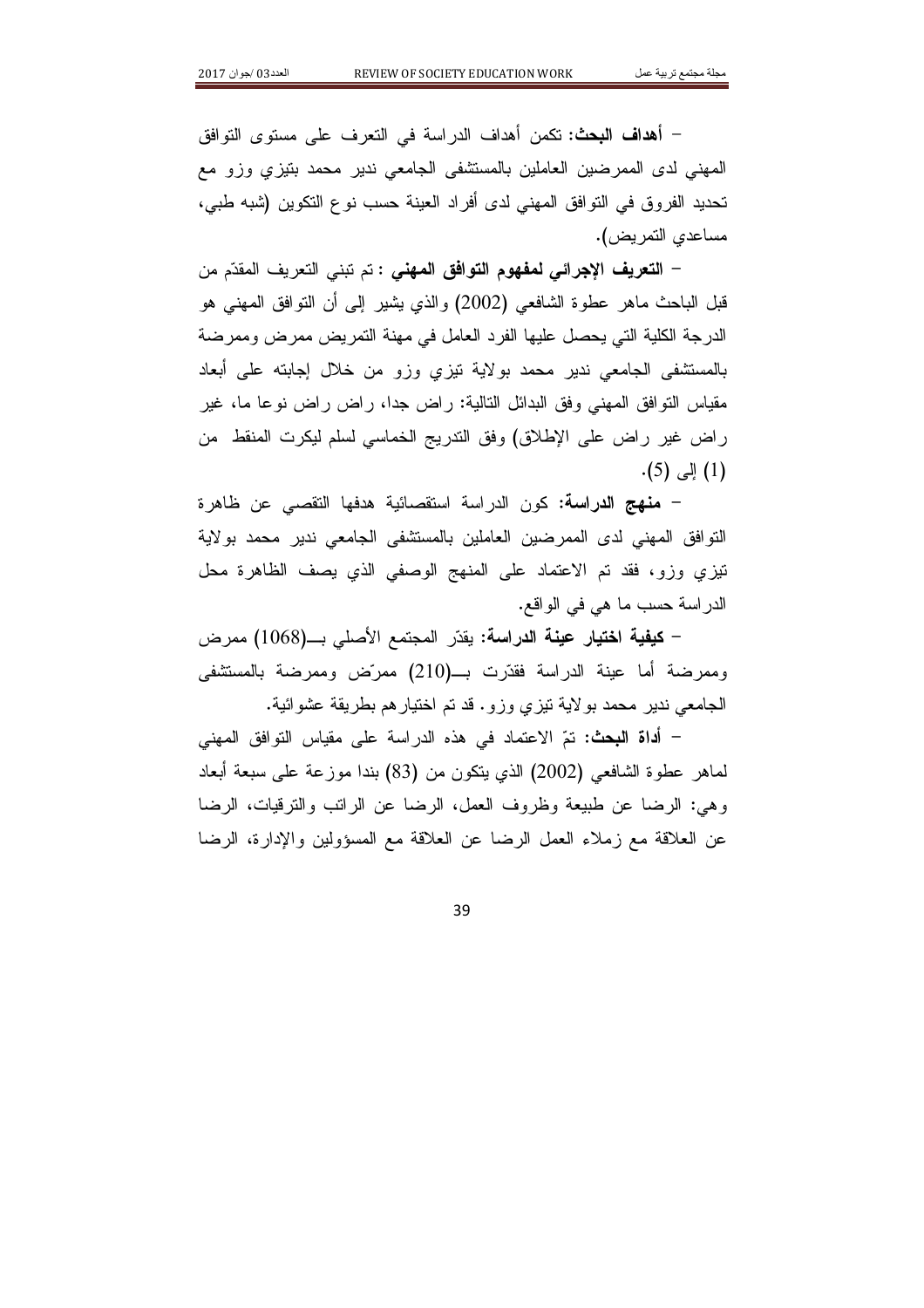عن النمو المهنى، الرضا عن الأمن والاستقرار في العمل، الرضا عن اِنتاجية العمل.

قد تمّ تصحيح المقياس في ضوء اختيارات خمس وهي: راض جدا (5 نقاط)، ر اض (4 نقاط)، ر اض نو عا ما (3 نقاط)، غیر ر اض (نقطتان) غیر ر اض على الإطلاق (نقطة وإحدة) بالنسبة للعبارات الموجبة وراض جدًا (نقطة وإحدة)، راض (نقاطتان)، راض نوعا ما (3 نقاط)، غیر راض (4 نقاط)، غیر راض علی الإطلاق (5 نقاط) بالنسبة للعبارات السلبية.

– الخصائص السيكومترية للمقياس:

•صدق الاتساق الدّاخلي للمقياس: يقصد بصدق الاتساق الدّاخلي معنى قوة الار تباط بين درجات كل بعد من أبعاد المقياس بالدرجة الكلية وكذلك درجة الار نباط لكل فقر ة من فقر ات المقياس بالدر جة الكلية للبعد الذي نتتمى إليه، وذلك طبقا لمعادلة ببر سون.

## جدول رقم (01): يمثِّل ارتباط درجة كل بعد من أبعاد المقياس بالدرجة الكلبة للمقباس

| الأبعاد                   | الدرجة<br>الكلية | طبيعة<br>وظروف<br>العمل | الراتب<br>والترقية | العلاقة معا<br>زملاء<br>العمل | العلاقة مع<br>الإدارة<br>والمسؤولين | النمو<br>المهنى | الأمن<br>والاستقرار<br>في العمل | الإنتاجية<br>افي العمل |
|---------------------------|------------------|-------------------------|--------------------|-------------------------------|-------------------------------------|-----------------|---------------------------------|------------------------|
| الدرجة الكلية             | 1.00             |                         |                    |                               |                                     |                 |                                 |                        |
| طبيعة وظروف<br>العمل      | $**0.75$         | 1.00                    |                    |                               |                                     |                 |                                 |                        |
| الراتب والترقية   0.78**  |                  | $*0.46$                 | 1.00               |                               |                                     |                 |                                 |                        |
| العلاقة مع<br>زملاء العمل | $**0.62$         | $***0.60$               | $*0.48$            | 1.00                          |                                     |                 |                                 |                        |
| العلاقة مع<br>الإدارة     | $**0.66$         | $*$ * 0.71 $*$ * 0.59   |                    | $*0.47$                       | 1.00                                |                 |                                 |                        |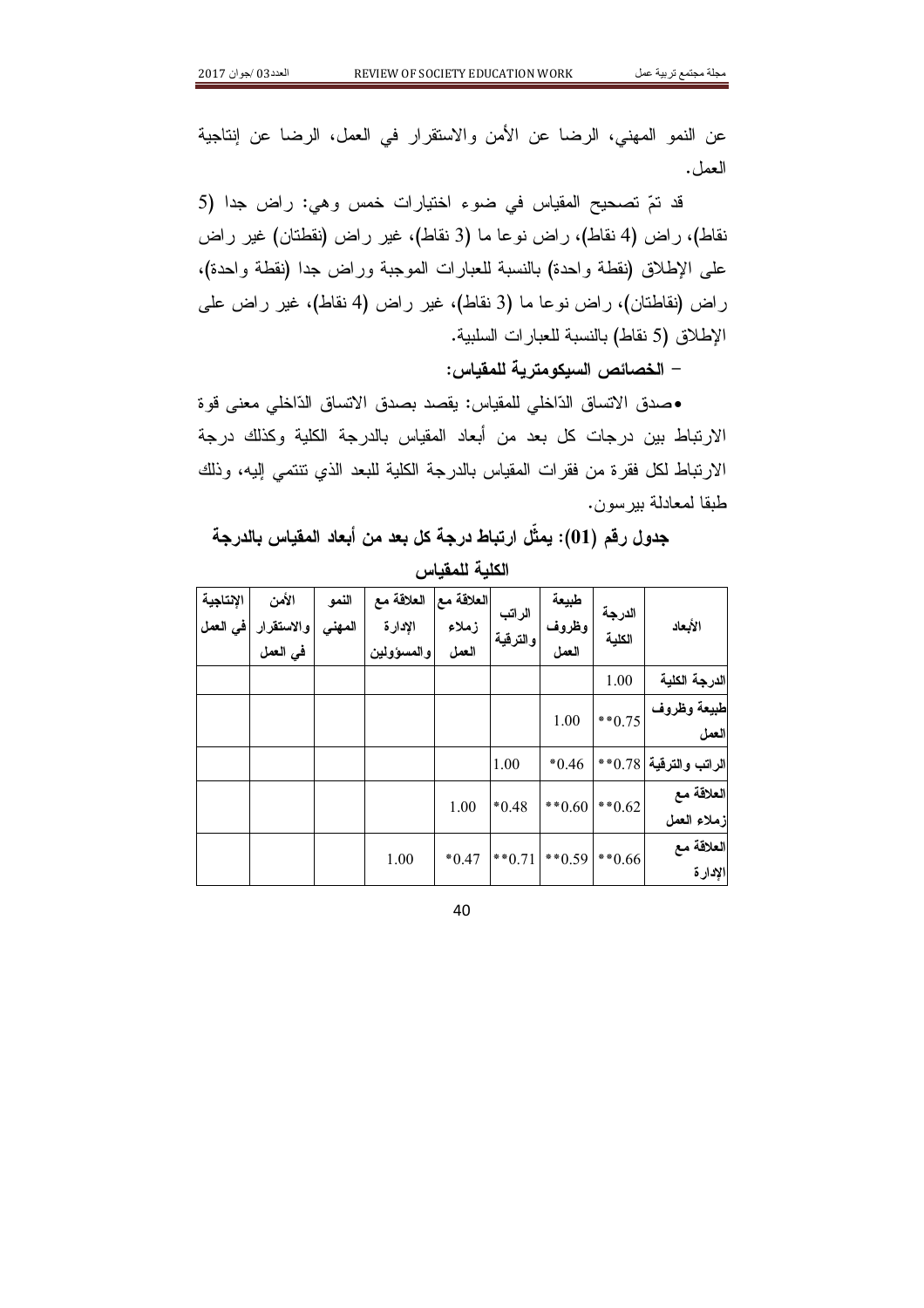|      |           |          |          |                   |                          |          | والمسؤولين                                                         |
|------|-----------|----------|----------|-------------------|--------------------------|----------|--------------------------------------------------------------------|
|      |           | 1.00     | $*0.46$  |                   | **0.63   **0.56   **0.53 | $*0.47$  | النمو المهني                                                       |
|      |           |          |          |                   |                          |          | الأمن                                                              |
|      | 1.00      | $*0.52$  | $*0.42$  | $*0.47$           |                          |          | $\vert *10.78 \vert *0.52 \vert *10.61 \vert$ والاستقرار في   0.61 |
|      |           |          |          |                   |                          |          | العمل                                                              |
| 1.00 | ** $0.62$ | $**0.53$ | $**0.63$ | $*$ 0.59 $*$ 0.61 | $*0.48$                  | $**0.59$ | الإنتاجية في                                                       |
|      |           |          |          |                   |                          |          | العمل                                                              |

طبقًا للنتائج المبينة في الجدول رقم (01) فإن جميع قيم ومعاملات الارتباط دالة عند مستوى الدلالة (0.01) و(0.05) هذا يدل على فوة الارتباط ويدعم صدق المقباس ويطمئن الى تطبيقه.

• ثبات المقياس: تم التحقق من ثبات المقياس بطر يقتين:

﴿ طريقة التجزئة النصفية: تمّ تجزئة فقرات المقياس إلى جزئين، الأسئلة التي تنتمي للنصف الأولِّ والأسئلة التي تنتمي إلى النصف الثاني من المقياس، من ثم حساب معامل الار تباط بير سون بين النصف الأولّ والنصف الثاني، حيث قدر ت قيمة بير سون بـ (0.77) وهي قيمة قوية وهذا ما يتل على الارتباط الموجب بين النصف الأولِّ للمقياس والنصف الثانبي. كما نمَّ استعمال معادلة سبيرمان وبراون للتصحيح وقد كانت النتيجة تساوى (0.72) وهذا يؤكد على ثبات الاختبار وإمكانية تطبيقه.

« طريقة ألفا كرومباخ: باستعمال الجزمة الاحصائية للعلوم الاجتماعية (Spss Version 19) تمّ حساب الثبات بطريقة ألفا كرومباخ وقد كانت قيمته نقدّر بـ (0.82) وهو معامل يدل على ثبات الاختبار، فمن خلال النتائج المتحصل عليها نستنتج أن معامل الصدق والثبات قد تحققا بدرجة عالية ممّا يمكن من تطبيق المقياس على عينة البحث الأساسبة.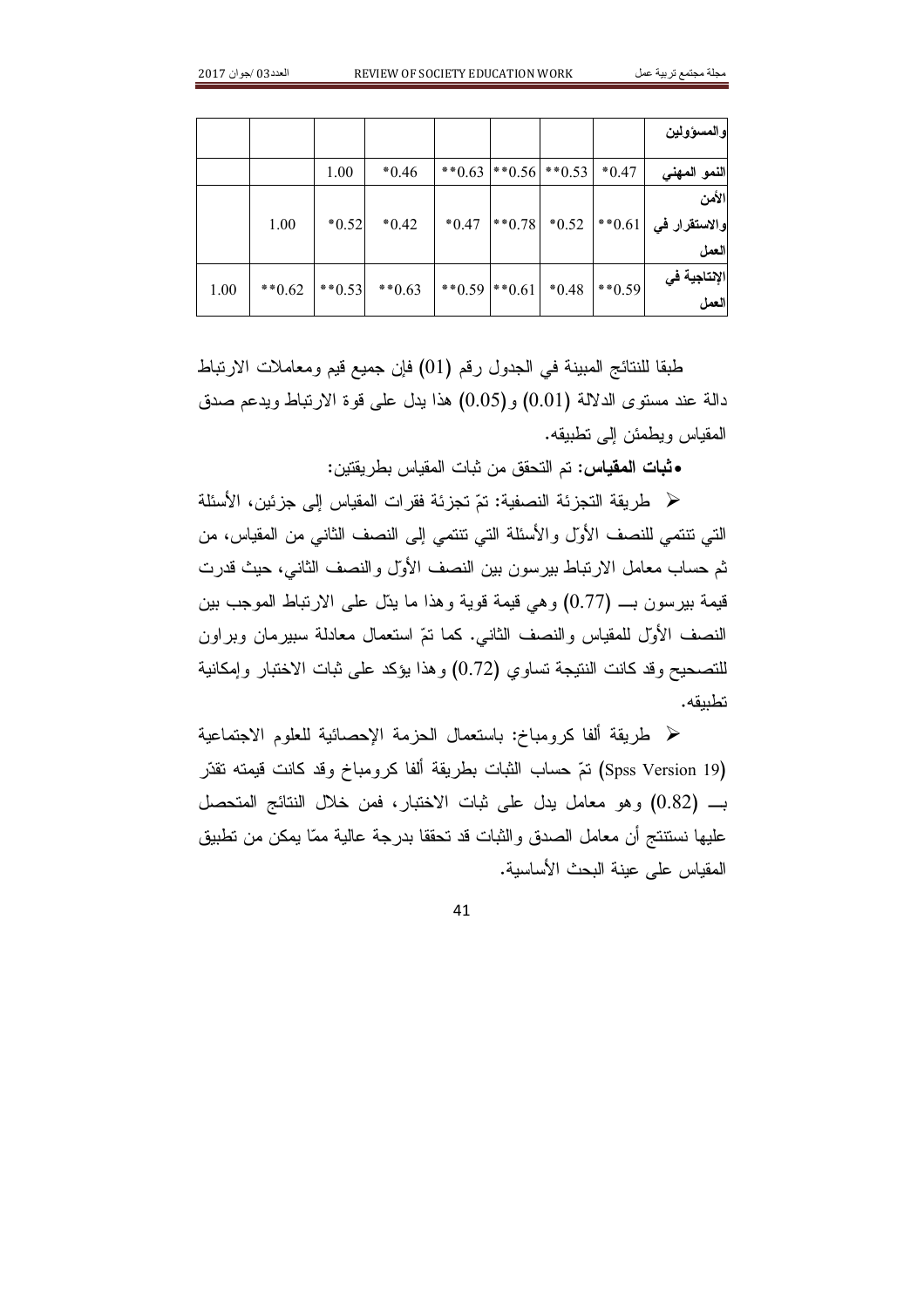– أ**دوات تحليل البيانات:** تم الاعتماد في هذه الدراسة على مجموعة من الأدوات الإحصائية الوصفية المتمثلة في النسب المئوية المتوسطات الحسابية، المنوسط النظرى الانحر افات المعيارية والأدوات الإحصائية الاستدلالية المتمثلة في: اختبار (T test) لعينة واحدة، اختبار (T test) لعينتين مستقلتين، وقد تمت معالجة المعطيات بالاعتماد على برنامج الرزنامة الإحصائية للعلوم الاجتماعية (SPSS Version 19)

-عرض ومناقشة النتائج:

–جدول رقم (02): مدى تحقيق الممرضين العاملين بالمستشفى الجامعي

| الدلالة | قيمة<br>الدلالة |       | المتوسط  الانحراف   قيمة -T | الحسابي   المعياري | المتوسط<br>أفراد النظري<br>للمقياس | عدد<br>العبنة | المتغير           |
|---------|-----------------|-------|-----------------------------|--------------------|------------------------------------|---------------|-------------------|
| دالة    |                 | 90.19 | 26.64                       | 165.82             | 249                                | 210           | التوافق<br>المهنى |

ندير محمد بولاية تيزري وزو للتوافق المهنى

لاختبار صحة الفرضية الأولى تم تطبيق اختبار (T) لعينة واحدة Test .T) pour échantillon unique) حيث قدرت قيمة (T) ب (90.19) بمستوى دلالة (0.00) وهي قيمة أقل من مستوى الدلالة (0.05). ومنه نستتتج أن الممرضين يحققون نوافقا مهنيا ولتحديد درجة النوافق المهنى تم الاعتماد على مقارنة المنوسط النظر ي للمقياس الذي بلغ (249) بالمنوسط الحسابي الذي بلغ (165.82) حيث أنّ المتوسط الحسابي أقل بكثير من المتوسط النظري للمقياس، بالتالي نستتتج أنّ أفراد عبِنة البحث بحققون تو افقا مهنبا لكن بدر جة منخفضة.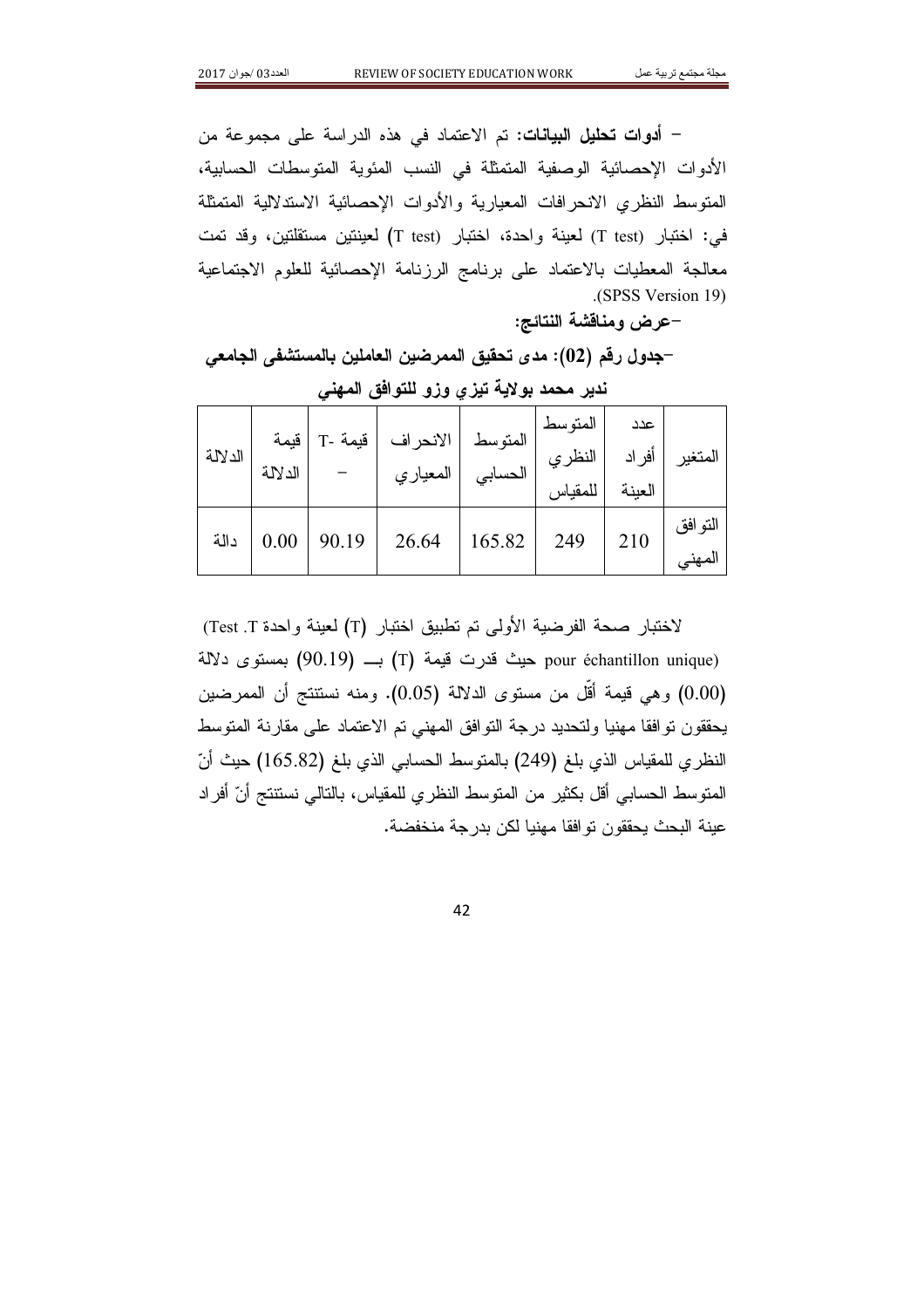يمكن القول إذن أن الفرضية الأولى للبحث (H1) التي مفادها: يحقق الممرضون العاملون بالمستشفى الجامعي ندير محمد بولاية نيزى وزو نوافقا مهنيا بدر جة منخفضة قد تحققت وتر فض الفر ضية الصفر ية (H0) التي مفادها لا يحقق الممرضون العاملون بالمستشفى الجامعى ندير محمد بولاية نيزي وزو نوافقا مهنيا.

يتضح من خلال عرض نتائج الفرضية الأولى أنّ الممرضين العاملين بالمستشفى الجامعي ندير محمد بولاية نيزي وزو يحققون نوافقا مهنيا بدرجة منخفضة حيث نتفق هذه النتيجة مع دراسة الشافعي (2002) التي توصلت إلى أنّ الممرضين يتمتعون بتوافق مهنى منخفض وذلك بنسبة مئوية تقدر بـ (48.09%). كما نتفق مع دراسة الشمري (2008) التي توصلت نتائجها إلى أنّ الموظفين يتمتعون بتوافق مهنى منخفض. وتتفق أيضا مع دراسة (2014) Reghuram & Mathias حول العلاقة بين القلق الاجتماعي والنوافق المهنى لدى الممرضين حيث أشارت النتائج إلى أنّ (76%) من أفراد العينة يتمتعون بتوافق مهنى ضعيف.

في حين تخالف نتائج الدر اسة الحالية در اسة Chang (1975) التي توصلت نتائجها إلى أنّ الممرضين يتمتعون بدرجة عالية من التوافق المهنى، كما تخالف دراسة لبرارة (2011) التي توصلت إلى أنّ السيكولوجيين يحققون مستويات مرنفعة من النَّوافق المهنى. كما تخالف أيضا نتائج دراسة عبد الله (2006) التي توصلت نتائجه إلى أنّ الممر ضات يحققن تو افقا مهنيا بدرجة متوسطة.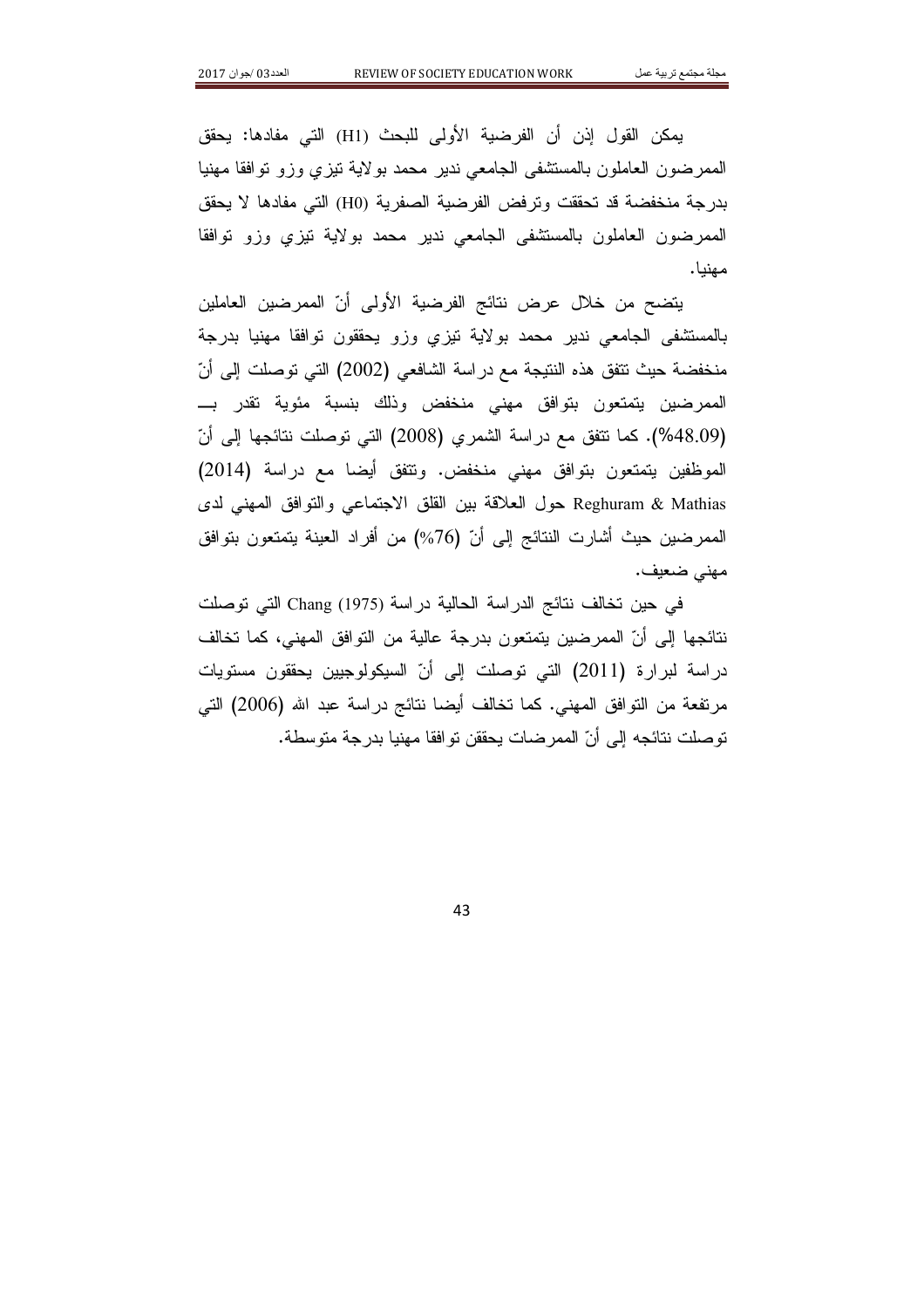الجدول رقم (03): يبين الفروق في التوافق المهني لدى الممرضين العاملين بالمستشفى الجامعي ندير محمد بولاية تيزي وزو حسب نوع التكوين (شبه طبي، مساعدي التمريض)

|         | مستوى ا | قيمة    |               |          | العبنة  |          |         |         |     |  |
|---------|---------|---------|---------------|----------|---------|----------|---------|---------|-----|--|
| الدلالة | الدلالة | الدلالة | قيمة<br>$-T-$ | الانحراف | المتوسط | التكرارا | نوع     | المتغير |     |  |
|         |         |         |               | المعياري | الحسابى |          | التكوين |         |     |  |
|         |         |         |               |          |         | 26.70    | 167.88  | 149     | شبه |  |
| غير     |         |         |               |          |         |          | طبيين   | التوافق |     |  |
| دالة    | 0.05    | 0.08    | 1.75          | 26.02    | 160.80  |          | مساعدي  | المهني  |     |  |
|         |         |         |               |          |         | 61       | التمريض |         |     |  |

يتضح من خلال النتائج المبينة في الجدول رقم (03) أنه قد بلغ عدد الممر ضبن من فئة الشبه الطبيبن (149) ممر ض وممر ضبة بمتوسط حسابي بلغ (167.88) وانحراف معياري يساوي (26.70). أمّا فيما يخص فئة مساعدي التمريض فقد بلغ عددهم (61) ممرض وممرضة بمتوسط حسابي بلغ (160.80) وانحراف معياري يساوي (26.02). بالنالي بتضح لنا أنّ المنوسطات لم نظهر فرقا كبيرًا بين الفئتين في التوافق المهني. ولإثبات ما إذا كانت لهذه الفروق دلالة إحصائية لا يكفي الاعتماد فقط على الفرق الملاحظ بين المتوسطات الحسابية لذلك نقوم بحساب اختبار (T) لدلالة الفروق بين المتوسطات.

تمِّ إيجاد قيمة (T) والتي تقدر حسب الجدول بــ (1.75−) حيث بلغت قيمة الدلالة sig = (0.08) وبعد مقارنتها بمستوى الدلالة (0.05) بتضح لنا أن قيمة sig (0.08) أكبر من مستوى الدلالة (0.05).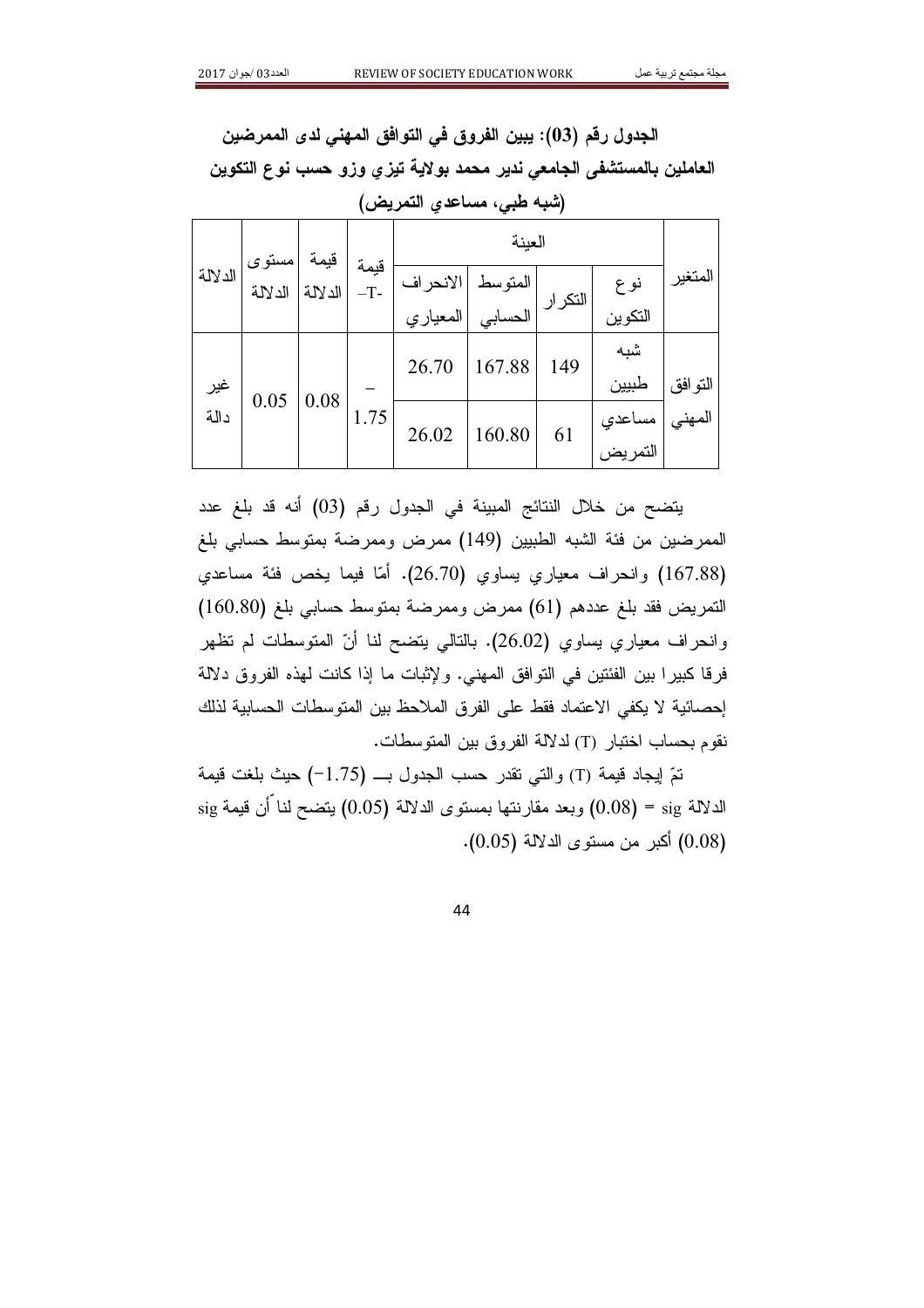ترفض الفرضية الثانية (H2) التي مفادها: توجد فروق ذات دلالة إحصائية في النوافق المهنى لدى الممرضين العاملين بالمستشفى الجامعي ندير محمد بولاية تيزي وزو حسب نوع التكوين (شبه طبي، مساعدي التمريض).

وتقبل الفرضية الصفرية الثانية (H0) التي مفادها: لا توجد فروق ذات دلالة إحصائية في التوافق المهني لدى الممرضين العاملين بالمستشفى الجامعي ندير محمد بولاية نيزي وزو حسب متغير نوع التكوين (شبه طبي، مساعدي التمر يض).

نستتتج أنّ عدم وجود فروق في التوافق المهنى لدى فئة شبه الطبيين ومساعدي التمريض برجع الى كون كليهما يعملون في نفس البيئة المهنية مع نفس الظر و ف و يو اجهو ن نفس المو اقف و يؤدو ن نفس المهام.

– **خاتمة:** بعد النطر ق لفر ضيات الدر اسة بالتحليل و المناقشة أسفر ت النتائج إلى أن الممرضين العاملين بالمستشفى الجامعي ندير محمد بولاية نيزي وزو يحققون نوافقا مهنيا بدرجة منخفضة وهذا يعنى أن هذه الفئة ليست راضية بما فيه الكفاية في كل ما يتعلق بظروف وطبيعة العمل، الراتب والترقية، العلاقة مع الزملاء، العلاقة مع الإدارة والمسؤولين، النمو المهنى، الأمن والاستقرار في العمل، الإنتاجية في العمل. كما توصلت نتائج الدر اسة إلى أنه لا توجد فروق ذات دلالة إحصائية في النوافق المهنى لدى الممرضين حسب نوع النكوين وذلك كون الممرضين سواء من ذوى نكوين شبه طبي أو مساعدي التمريض يقومون بنفس المهام وفي نفس الظروف ويتعرضون لنفس المواقف.

## –قائمة المراجع:

1– حسين الشمري، ايمان كاظم (2008) التوافق المهنى لدى موظفى التربية الأساسية. جامعة بايل، پغداد.